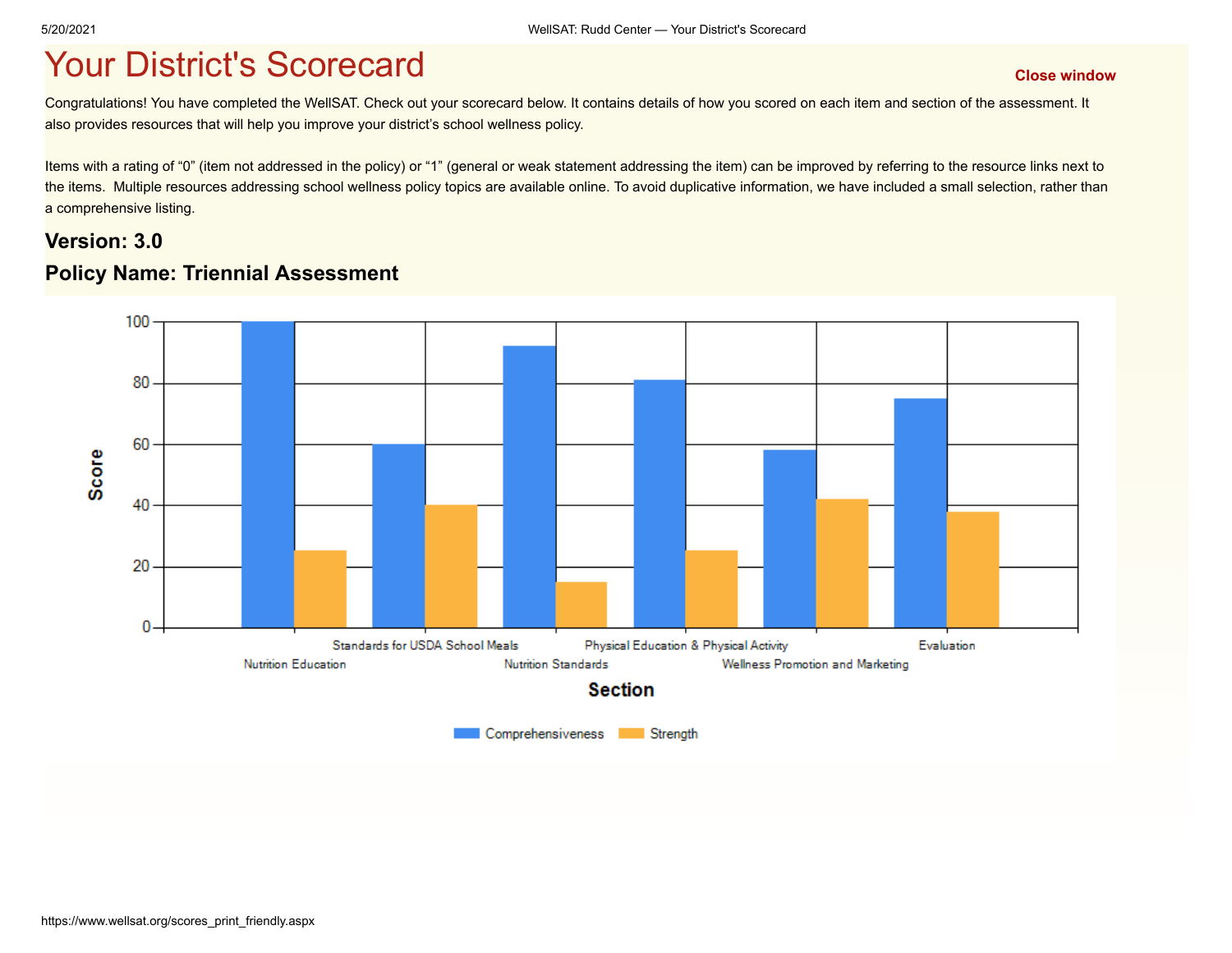| NE <sub>1</sub>                         | man Includes goals for nutrition education that are designed to promote student wellness.                                                                                   | $\mathbf{2}$ |
|-----------------------------------------|-----------------------------------------------------------------------------------------------------------------------------------------------------------------------------|--------------|
| NE <sub>2</sub>                         | Nutrition education teaches skills that are behavior focused, interactive, and/or participatory.                                                                            | $\mathbf{2}$ |
| NE3                                     | All elementary school students receive sequential and comprehensive nutrition education.                                                                                    | 1            |
| NE4                                     | All middle school students receive sequential and comprehensive nutrition education.                                                                                        | 1            |
| NE <sub>5</sub>                         | All high school students receive sequential and comprehensive nutrition education.                                                                                          | 1            |
| NE6                                     | Nutrition education is integrated into other subjects beyond health education                                                                                               | 1            |
| NE7                                     | Links nutrition education with the school food environment.                                                                                                                 | 1            |
| NE <sub>8</sub>                         | Nutrition education addresses agriculture and the food system.                                                                                                              | 1            |
| <b>Subtotal for</b><br><b>Section 1</b> | <b>Comprehensiveness Score:</b><br>Count the number of items rated as "1"or "2" and divide this number by 8. Multiply by 100. Do not count an<br>item if the rating is "0." | 100          |
|                                         | <b>Strength Score:</b><br>Count the number of items rated as "2" and divide this number by 8. Multiply by 100.                                                              | 25           |
|                                         | <b>Click here for Nutrition Education Resources</b>                                                                                                                         |              |

## **Section 2. Standards for USDA Child Nutrition Programs and School Meals Rating Rating**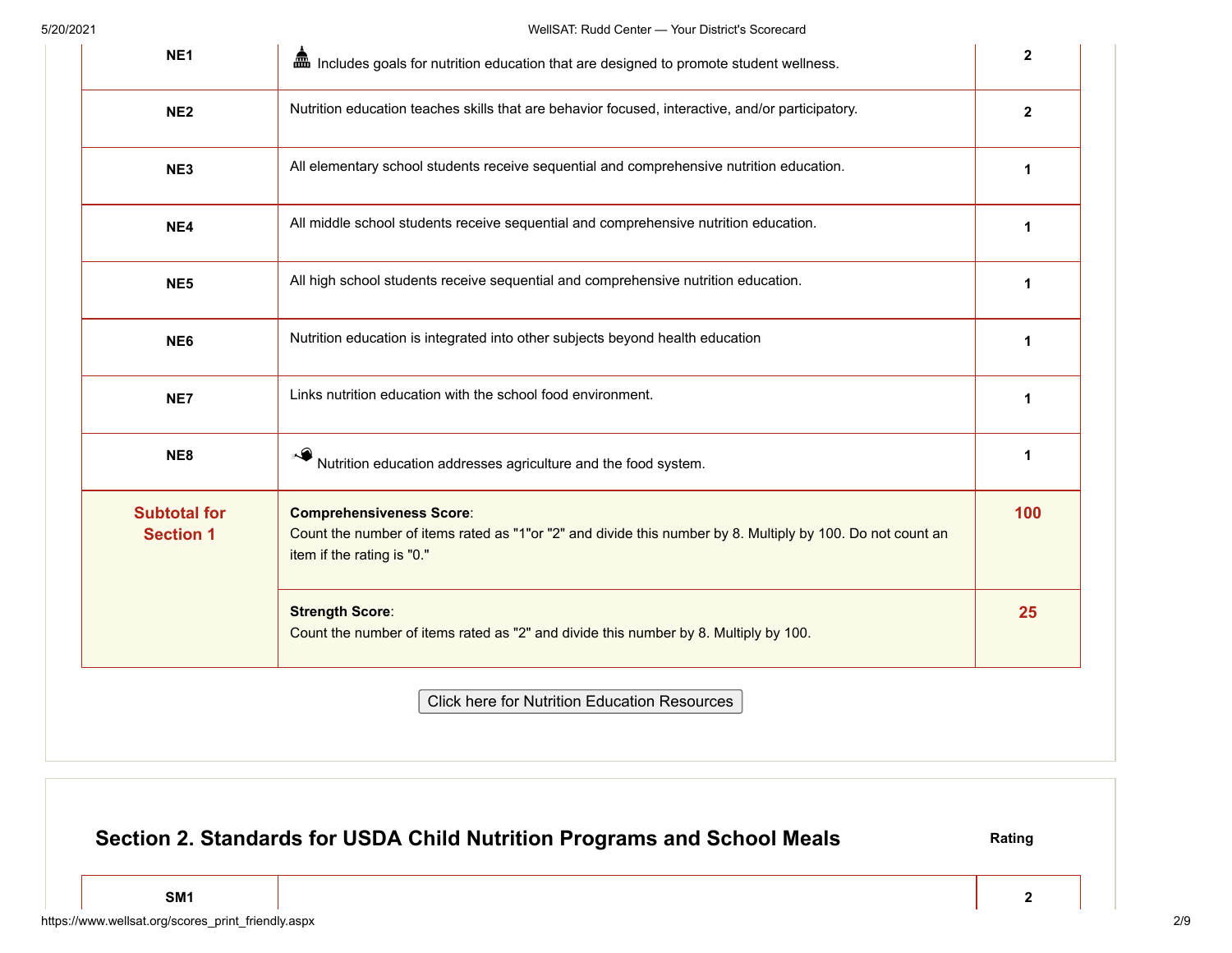|                                         | and Assures compliance with USDA nutrition standards for reimbursable school meals.                                                                                          |              |
|-----------------------------------------|------------------------------------------------------------------------------------------------------------------------------------------------------------------------------|--------------|
| SM <sub>2</sub>                         | Addresses access to the USDA School Breakfast Program.                                                                                                                       | $\mathbf{2}$ |
| SM <sub>3</sub>                         | man District takes steps to protect the privacy of students who qualify for free or reduced priced meals.                                                                    | 0            |
| SM4                                     | Addresses how to handle feeding children with unpaid meal balances without stigmatizing them.                                                                                | 0            |
| SM <sub>5</sub>                         | Specifies how families are provided information about determining eligibility for free/reduced priced meals.                                                                 | 0            |
| SM <sub>6</sub>                         | Specifies strategies to increase participation in school meal programs.                                                                                                      | $\mathbf{2}$ |
| SM7                                     | Addresses the amount of "seat time" students have to eat school meals.                                                                                                       | $\mathbf{2}$ |
| SM <sub>8</sub>                         | Free drinking water is available during meals.                                                                                                                               | 1            |
| SM9                                     | as Ensures annual training for food and nutrition services staff in accordance with USDA Professional<br>Standards.                                                          | 1            |
| <b>SM10</b>                             | Addresses purchasing local foods for the school meals program.                                                                                                               | 0            |
| <b>Subtotal for</b><br><b>Section 2</b> | <b>Comprehensiveness Score:</b><br>Count the number of items rated as "1"or "2" and divide this number by 10. Multiply by 100. Do not count an<br>item if the rating is "0." | 60           |
|                                         | <b>Strength Score:</b><br>Count the number of items rated as "2" and divide this number by 10. Multiply by 100.                                                              | 40           |

Click here for School Food Resources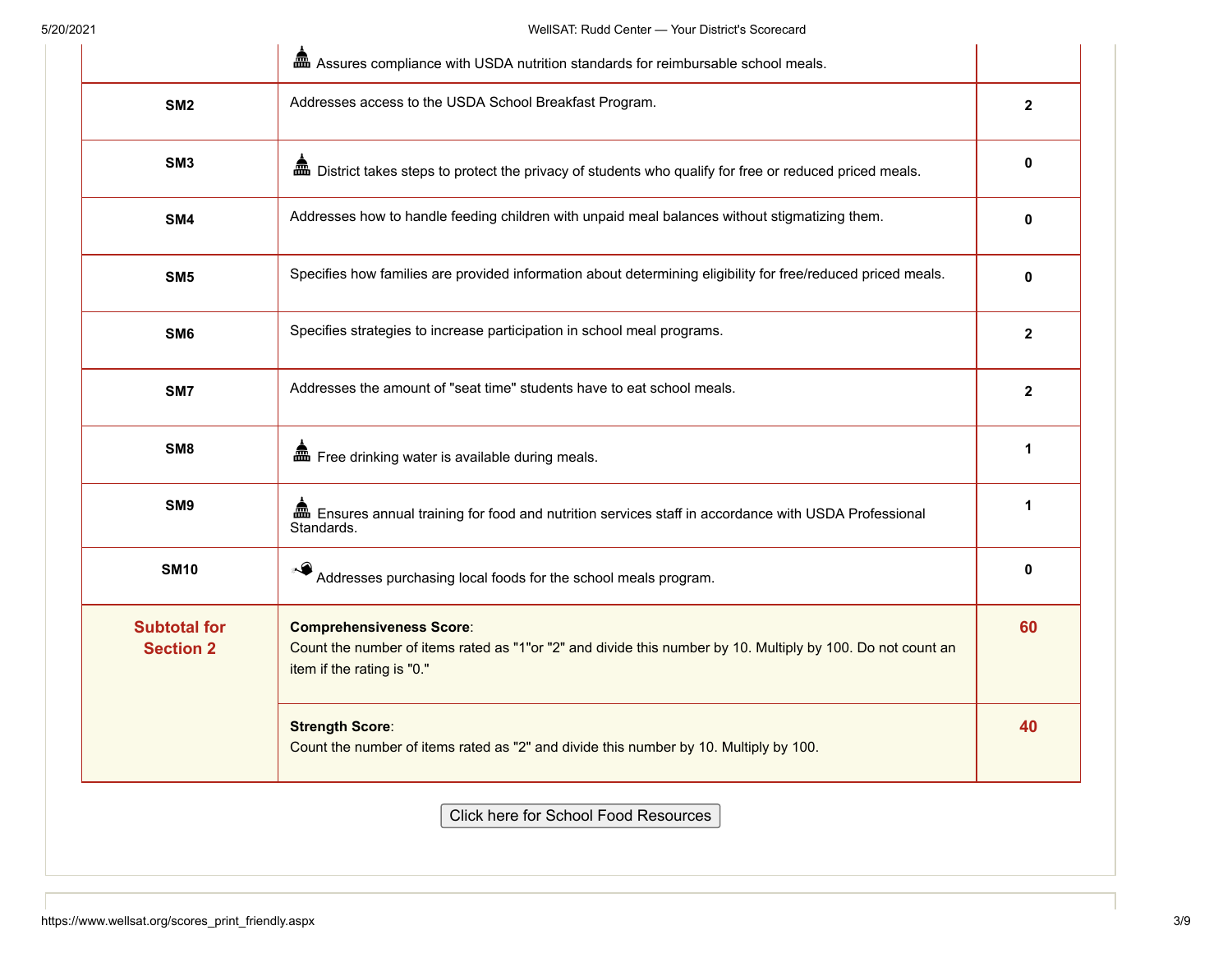#### **Section 3. Nutrition Standards for Competitive and Other Foods and Beverages** Rating

**NS1 A** Addresses compliance with USDA nutrition standards (commonly referred to as Smart Snacks) for all food and beverages **sold** to students during the school day. **2 NS2** USDA Smart Snack standards are easily accessed in the policy. **1 1 1 1 NS3 A**<br> **1 A**<br> **1 A**<br> **1 NS4 A**<br>**1 A**<br>**1 A**<br>**1 NS5 A** Regulates food and beverages sold in school stores. **NS6 Addresses fundraising with food to be consumed during the school day. 1 NS7 Exemptions for infrequent school-sponsored fundraisers. 1 1 1 1 1 NS8** Addresses foods and beverages containing caffeine at the high school level. **0 0 0 0 NS9 Regulates food and beverages served** at class parties and other school celebrations in elementary schools. **1 NS10** Addresses nutrition standards for all foods and beverages **served** to students **after** the school day, including, before/after care on school grounds, clubs, and after school programming. **1 NS11** Addresses nutrition standards for all foods and beverages **sold** to students **after** the school day, including before/after care on school grounds, clubs, and after school programming. **1 NS12** Addresses food not being used as a reward. **2 2 NS13** Addresses availability of free drinking water throughout the school day. **1 1 1 1**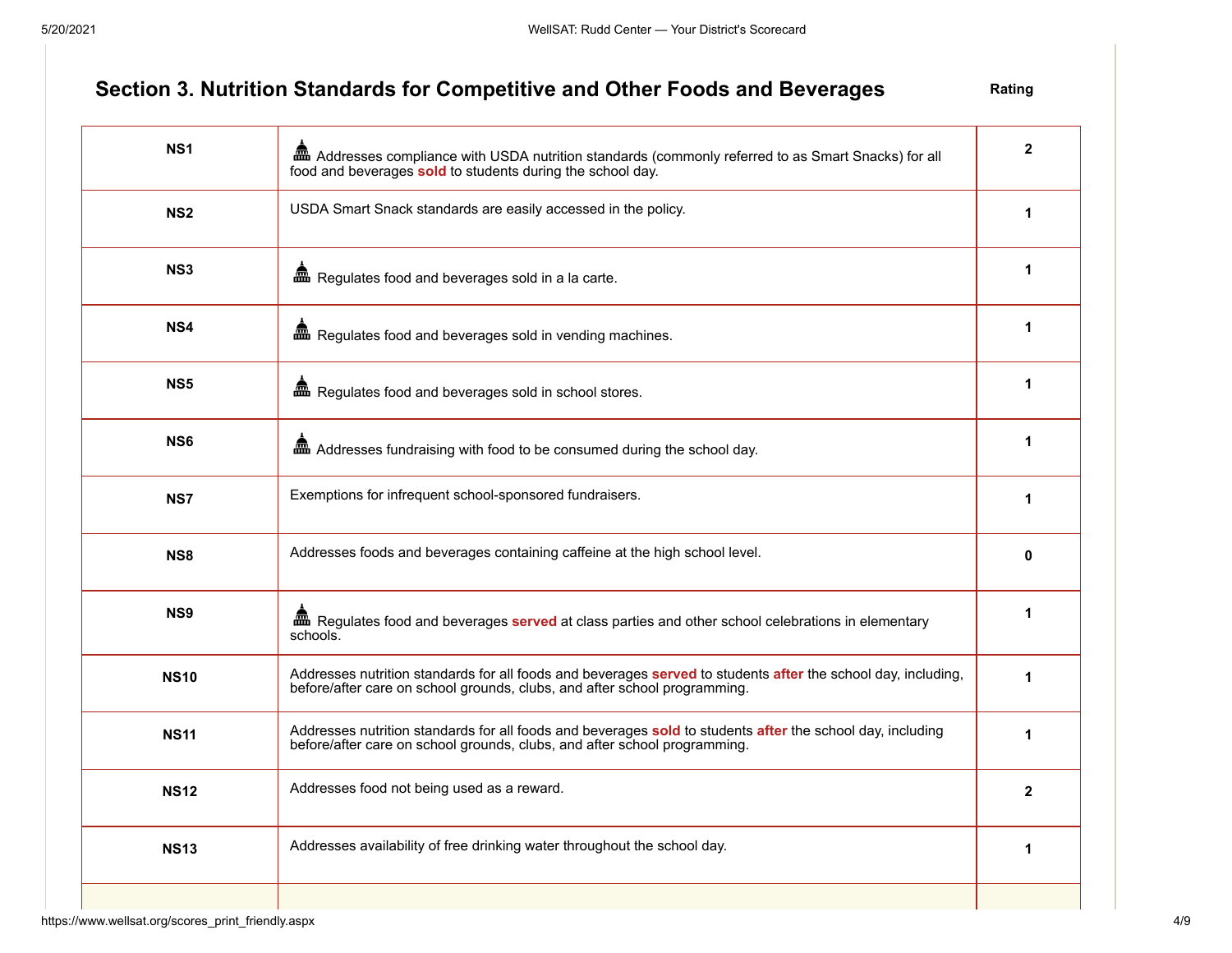| <b>Subtotal for</b><br><b>Section 3</b> | <b>Comprehensiveness Score:</b><br>Count the number of items rated as "1"or "2" and divide this number by 13. Multiply by 100. Do not count an<br>item if the rating is "0." | 92 |
|-----------------------------------------|------------------------------------------------------------------------------------------------------------------------------------------------------------------------------|----|
|                                         | <b>Strength Score:</b><br>Count the number of items rated as "2" and divide this number by 13. Multiply by 100.                                                              | 15 |
|                                         | <b>Click here for Nutrition Standards Resources</b>                                                                                                                          |    |

## **Section 4. Physical Education and Physical Activity <b>Rating** Rating

| PEPA1             | $\overline{\mathscr{F}}$ There is a written physical education curriculum for grades K-12.                                      | 1            |
|-------------------|---------------------------------------------------------------------------------------------------------------------------------|--------------|
| PEPA <sub>2</sub> | The written physical education curriculum for each grade is aligned with national and/or state physical<br>education standards. | $\mathbf{2}$ |
| PEPA3             | Physical education promotes a physically active lifestyle.                                                                      | 2            |
| PEPA4             | Addresses time per week of physical education instruction for all elementary school students.                                   | $\mathbf{2}$ |
| PEPA5             | Addresses time per week of physical education instruction for all middle school students.                                       |              |
| PEPA6             | Addresses time per week of physical education instruction for all high school students.                                         | 0            |
| PEPA7             | Addresses qualifications for physical education teachers for grades K-12.                                                       | 1            |
| PEPA8             | Addresses providing physical education training for physical education teachers.                                                |              |
| PEPA <sub>9</sub> | Addresses physical education exemption requirements for all students.                                                           |              |

https://www.wellsat.org/scores\_print\_friendly.aspx 5/9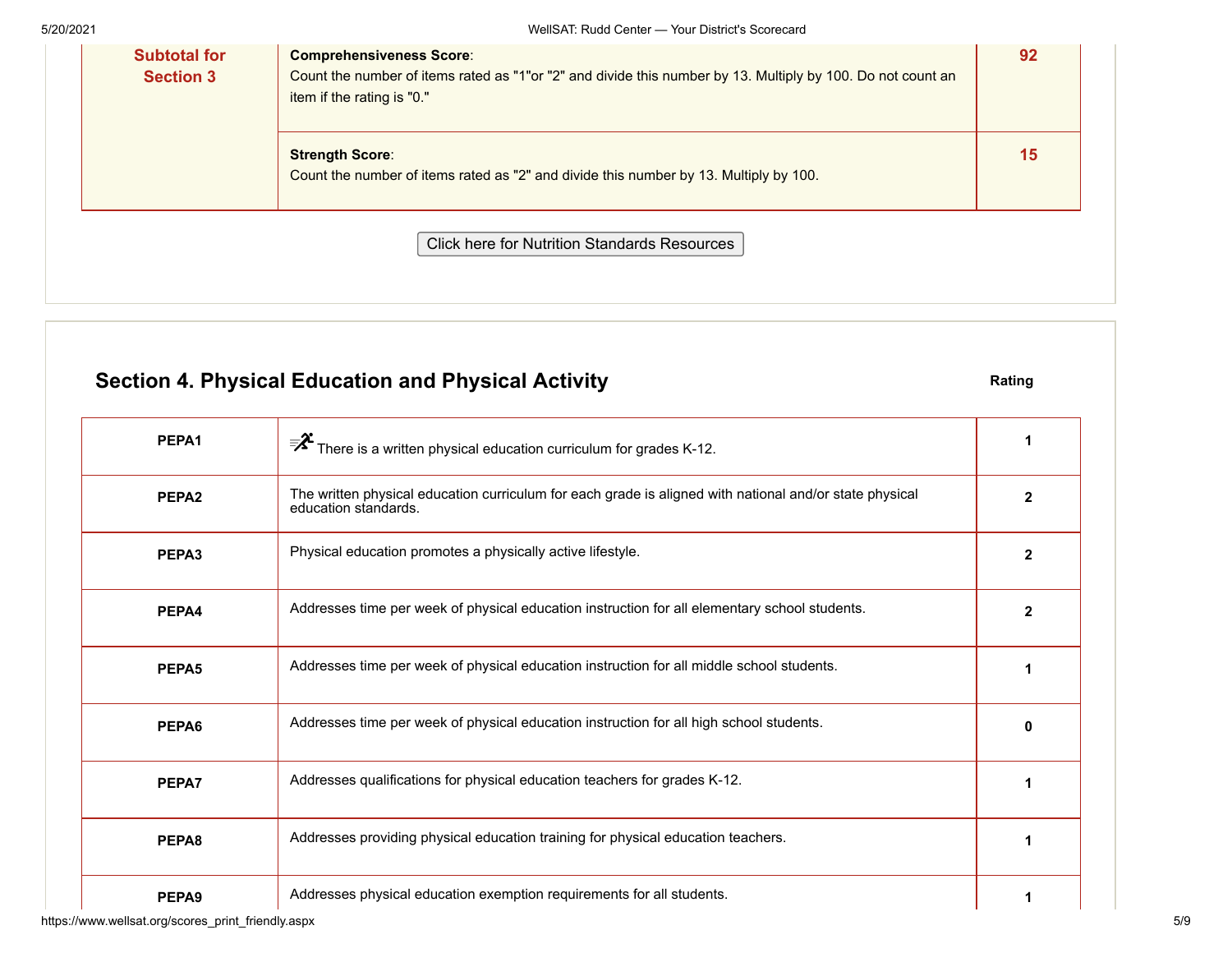$\mathbf{L}$ 

| PEPA <sub>10</sub>                      | Addresses physical education substitution for all students.                                                                                                                  | $\mathbf{0}$ |
|-----------------------------------------|------------------------------------------------------------------------------------------------------------------------------------------------------------------------------|--------------|
| PEPA <sub>11</sub>                      | $\bar{P}^2$ Addresses family and community engagement in physical activity opportunities at all schools.                                                                     |              |
| PEPA <sub>12</sub>                      | ₹₹ Addresses before and after school physical activity for all students including clubs, intramural,<br>interscholastic opportunities.                                       |              |
| PEPA <sub>13</sub>                      | Addresses recess for all elementary school students.                                                                                                                         | $\mathbf{2}$ |
| PEPA14                                  | $\overline{\mathbf{z}}^2$ Addresses physical activity breaks during school.                                                                                                  |              |
| PEPA <sub>15</sub>                      | Joint or shared-use agreements for physical activity participation at all schools.                                                                                           | 1            |
| PEPA16                                  | District addresses active transport (Safe Routes to School) for all K-12 students who live within<br>walkable/bikeable distance.                                             | $\Omega$     |
| <b>Subtotal for</b><br><b>Section 4</b> | <b>Comprehensiveness Score:</b><br>Count the number of items rated as "1"or "2" and divide this number by 16. Multiply by 100. Do not count an<br>item if the rating is "0." | 81           |
|                                         | <b>Strength Score:</b><br>Count the number of items rated as "2" and divide this number by 16. Multiply by 100.                                                              | 25           |
|                                         | Click here for Resources on Physical Activity in Schools                                                                                                                     |              |

# https://www.wellsat.org/scores\_print\_friendly.aspx 6/9 **Section 5. Wellness Promotion and Marketing <b>Rating Section 5. Wellness Promotion and Marketing WPM1** Encourages staff to model healthy eating and physical activity behaviors. **2**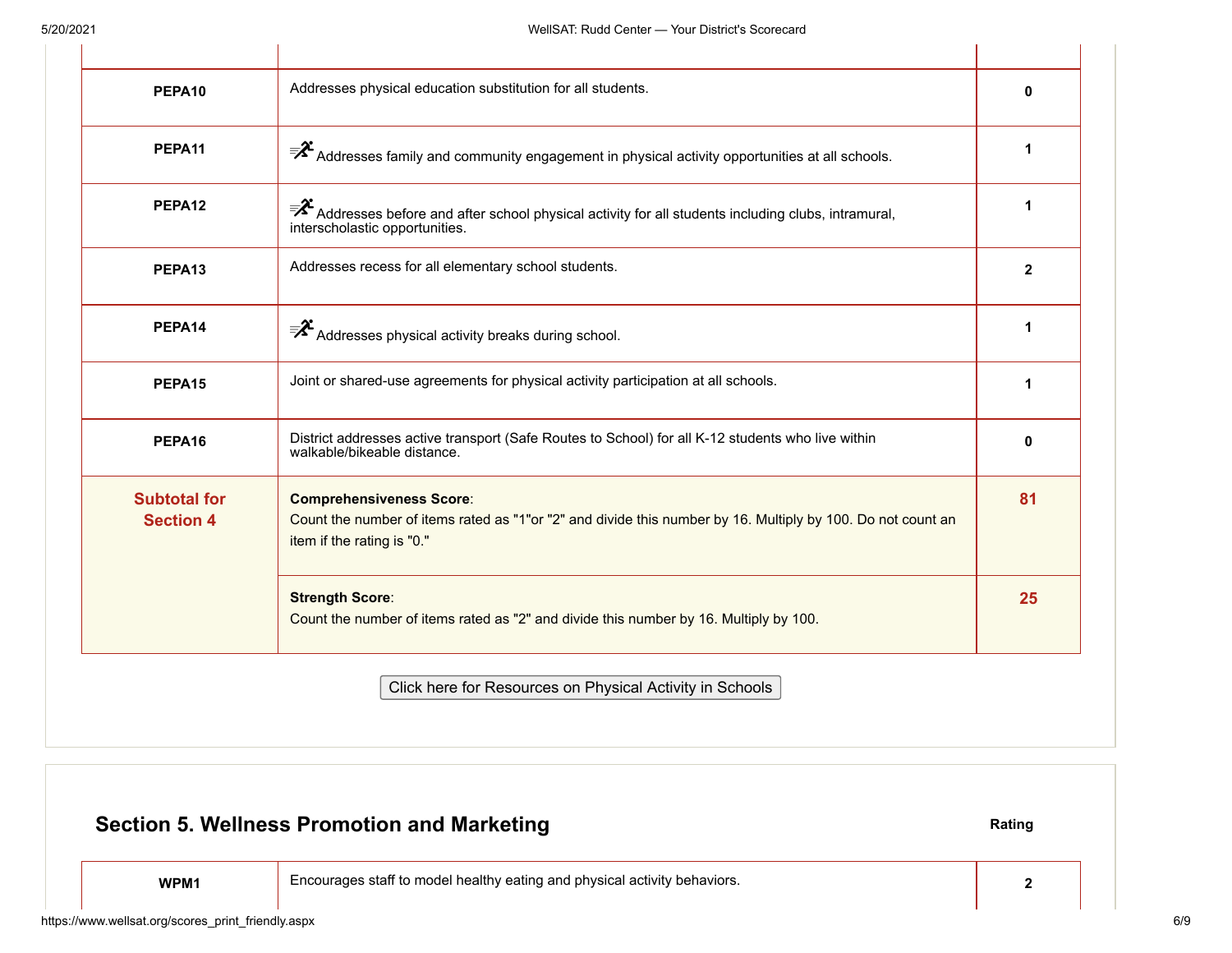| WPM <sub>2</sub>                        | Addresses strategies to support employee wellness.                                                                                                                                                                                                                                                                                                                   | 2            |
|-----------------------------------------|----------------------------------------------------------------------------------------------------------------------------------------------------------------------------------------------------------------------------------------------------------------------------------------------------------------------------------------------------------------------|--------------|
| WPM3                                    | Addresses using physical activity as a reward.                                                                                                                                                                                                                                                                                                                       | 0            |
| WPM4                                    | Addresses physical activity not being used as a punishment.                                                                                                                                                                                                                                                                                                          | 0            |
| WPM5                                    | Addresses physical activity not being withheld as a punishment.                                                                                                                                                                                                                                                                                                      | $\mathbf{2}$ |
| WPM6                                    | Specifies marketing to promote healthy food and beverage choices.                                                                                                                                                                                                                                                                                                    | 2            |
| WPM7                                    | Em Restricts marketing on the school campus during the school day to only those foods and beverages that<br>meet Smart Snacks standards.                                                                                                                                                                                                                             | $\mathbf{2}$ |
| WPM8                                    | Specifically addresses marketing on school property and equipment (e.g., signs, scoreboards, sports<br>equipment).                                                                                                                                                                                                                                                   | 0            |
| WPM9                                    | Specifically addresses marketing on educational materials (e.g., curricula, textbooks, or other printed or<br>electronic educational materials).                                                                                                                                                                                                                     | 0            |
| WPM <sub>10</sub>                       | Specifically addresses marketing where food is purchased (e.g., exteriors of vending machines, food and<br>beverage cups and containers, food display racks, coolers, trash and recycling containers).                                                                                                                                                               | 1            |
| WPM <sub>11</sub>                       | Specifically addresses marketing in school publications and media (e.g., advertisements in school<br>publications, school radio stations, in-school television, computer screen savers, school-sponsored Internet<br>sites, and announcements on the public announcement (PA) system).                                                                               | 0            |
| WPM <sub>12</sub>                       | Specifically addresses marketing through fundraisers and corporate-incentive programs (e.g., fundraising<br>programs that encourage students and their families to sell, purchase, or consume products and corporate<br>incentive programs that provide funds to schools in exchange for proof of purchases of company products,<br>such as Box Tops for Education). | 1            |
| <b>Subtotal for</b><br><b>Section 5</b> | <b>Comprehensiveness Score:</b><br>Count the number of items rated as "1"or "2" and divide this number by 12. Multiply by 100. Do not count an<br>item if the rating is "0."                                                                                                                                                                                         | 58           |
|                                         | <b>Strength Score:</b><br>Count the number of items rated as "2" and divide this number by 12. Multiply by 100.                                                                                                                                                                                                                                                      | 42           |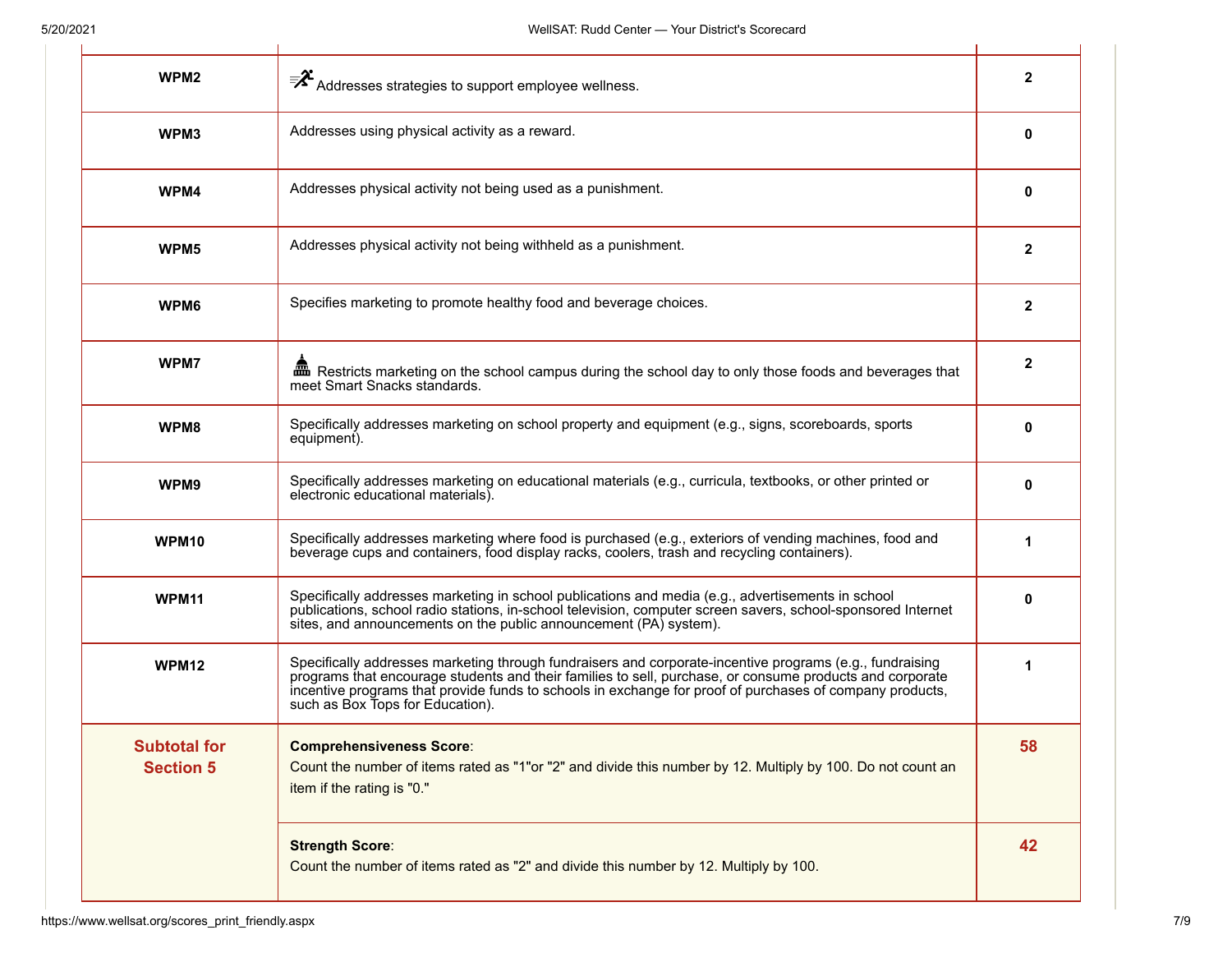Click here for Wellness Promotion and Marketing Resources

## **Section 6. Implementation, Evaluation & Communication Rating Rating**

| IEC <sub>1</sub>                        | Addresses the establishment of an ongoing district wellness committee.                                                                                                                                                                                                                                                                                                | 1            |
|-----------------------------------------|-----------------------------------------------------------------------------------------------------------------------------------------------------------------------------------------------------------------------------------------------------------------------------------------------------------------------------------------------------------------------|--------------|
| IEC <sub>2</sub>                        | and Addresses how all relevant stakeholders (parents, students, representatives of the school food authority,<br>teachers of physical education, school health professionals, the school board, school administrator, and the<br>general public) will participate in the development, implementation, and periodic review and update of the<br>local wellness policy. | $\mathbf{2}$ |
| IEC <sub>3</sub>                        | and Identifies the officials responsible for the implementation and compliance of the local wellness policy.                                                                                                                                                                                                                                                          | $\mathbf{2}$ |
| IEC4                                    | and Addresses making the wellness policy available to the public.                                                                                                                                                                                                                                                                                                     | 2            |
| IEC <sub>5</sub>                        | and Addresses the assessment of district implementation of the local wellness policy at least once every<br>three years.                                                                                                                                                                                                                                              | 1            |
| IEC6                                    |                                                                                                                                                                                                                                                                                                                                                                       | $\bf{0}$     |
| IEC7                                    | an Addresses a plan for updating policy based on results of the triennial assessment.                                                                                                                                                                                                                                                                                 | 1            |
| IEC8                                    | Addresses the establishment of an ongoing school building level wellness committee.                                                                                                                                                                                                                                                                                   | $\bf{0}$     |
| <b>Subtotal for</b><br><b>Section 6</b> | <b>Comprehensiveness Score:</b><br>Count the number of items rated as "1"or "2" and divide this number by 8. Multiply by 100. Do not count an<br>item if the rating is "0."                                                                                                                                                                                           | 75           |
|                                         | <b>Strength Score:</b><br>Count the number of items rated as "2" and divide this number by 8. Multiply by 100.                                                                                                                                                                                                                                                        | 38           |

https://www.wellsat.org/scores\_print\_friendly.aspx 8/9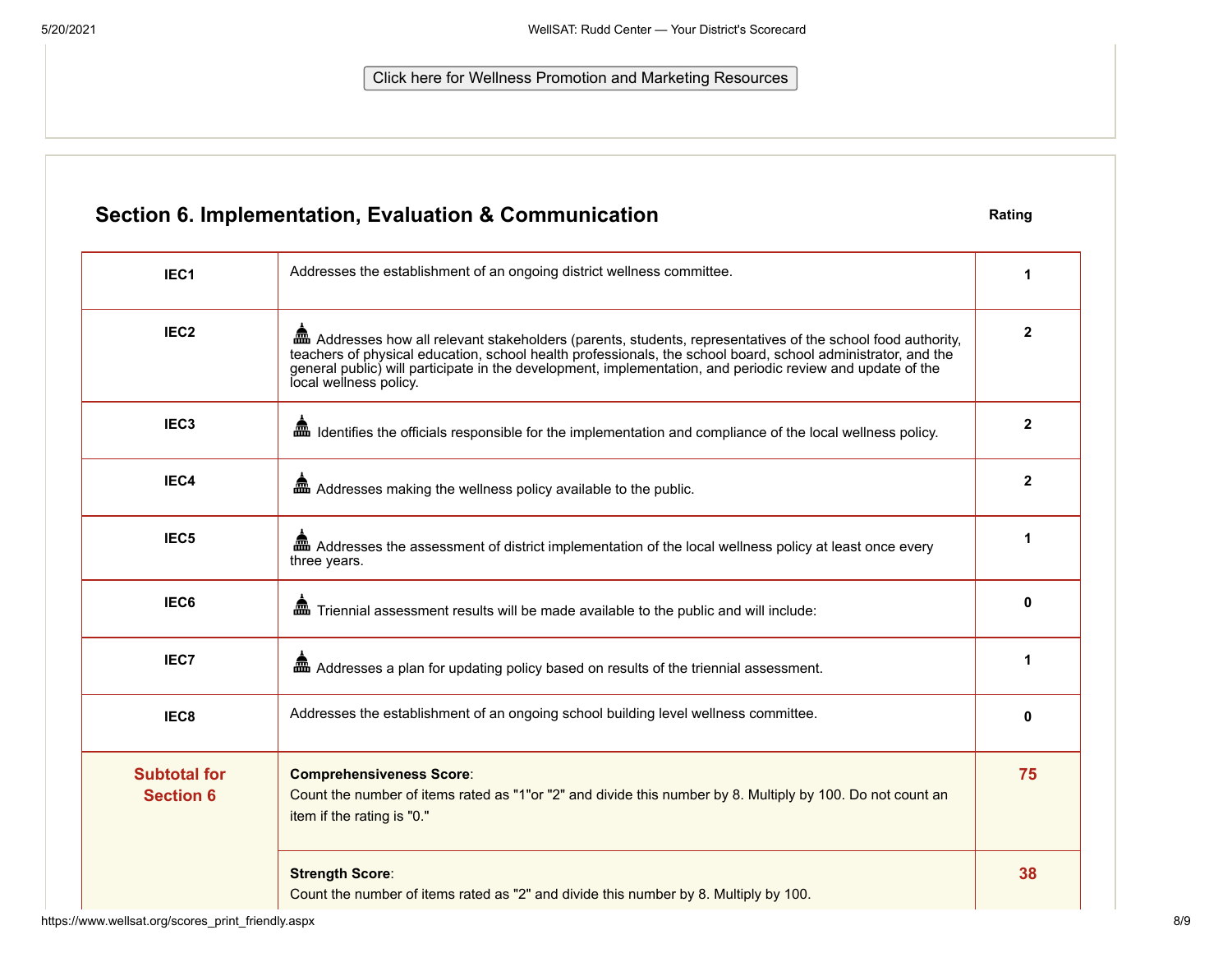Click here for Resources for Wellness Policy Development, Implementation and Evaluation

#### **Overall District Policy Score**

| <b>Total Comprehensiveness</b><br>Add the comprehensiveness scores for each of the six sections above and divide this number by 6. | <b>District Score</b><br>78 |
|------------------------------------------------------------------------------------------------------------------------------------|-----------------------------|
| <b>Total Strength</b><br>Add the strength scores for each of the six sections above and divide this<br>number by 6.                | <b>District Score</b><br>31 |
| Farm to School <sup>= 2</sup> CSPAP<br>⋒<br><b>Federal Requirement</b>                                                             |                             |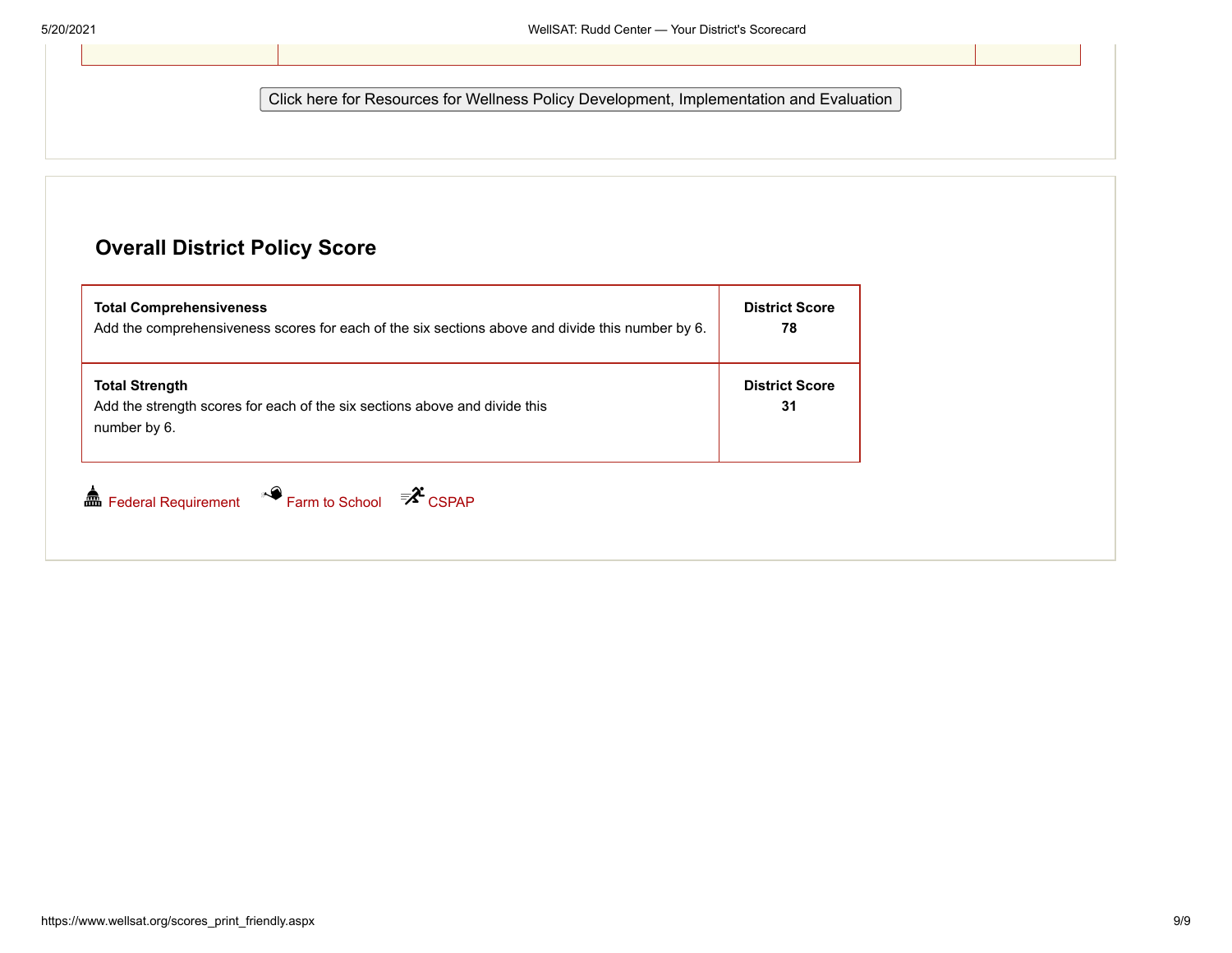

Wellness School Assessment Tool

#### DISTRICT SCORECARD



| <b>Section 1: Nutrition Education</b> |                                                                                                                                                                                             |               |
|---------------------------------------|---------------------------------------------------------------------------------------------------------------------------------------------------------------------------------------------|---------------|
|                                       |                                                                                                                                                                                             | <b>Rating</b> |
| 畾 NE1                                 | Includes goals for nutrition education that are designed to promote student wellness.                                                                                                       | 2             |
| NE <sub>2</sub>                       | Nutrition education teaches skills that are behavior focused, interactive, and/or participatory.                                                                                            | າ             |
| NE3                                   | All elementary school students receive sequential and comprehensive nutrition education. Use N/A if no<br>elementary schools in district.                                                   |               |
| NE4                                   | All middle school students receive sequential and comprehensive nutrition education. Use N/A if no middle<br>schools in district.                                                           |               |
| NE5                                   | All high school students receive sequential and comprehensive nutrition education. Use N/A if no high<br>schools in district.                                                               |               |
| NE6                                   | Nutrition education is integrated into other subjects beyond health education                                                                                                               |               |
| NE7                                   | Links nutrition education with the school food environment.                                                                                                                                 |               |
| NE8                                   | Nutrition education addresses agriculture and the food system.                                                                                                                              |               |
| Subtotal for<br>Section 1             | Comprehensiveness Score: Count the number of items rated as "1" or "2." Divide this number by the total<br>number of items, excluding those that are not applicable (N/A). Multiply by 100. | 100%          |
|                                       | <b>Strength Score:</b> Count the number of items rated as "2." Divide this number by the total number of items,<br>excluding those that are not applicable (N/A). Multiply by 100.          | 25%           |

|                           | excluding those that are not applicable (N/A). Multiply by 100.                                                                                                                            | 25%            |
|---------------------------|--------------------------------------------------------------------------------------------------------------------------------------------------------------------------------------------|----------------|
|                           |                                                                                                                                                                                            |                |
|                           | Section 2: Standards for USDA Child Nutrition Programs and School Meals                                                                                                                    |                |
|                           |                                                                                                                                                                                            | <b>Rating</b>  |
| 畾 SM1                     | Assures compliance with USDA nutrition standards for reimbursable school meals.                                                                                                            | 2              |
| SM <sub>2</sub>           | Addresses access to the USDA School Breakfast Program.                                                                                                                                     | $\overline{2}$ |
| 畾 SM3                     | District takes steps to protect the privacy of students who qualify for free or reduced priced meals.                                                                                      | $\Omega$       |
| SM4                       | Addresses how to handle feeding children with unpaid meal balances without stigmatizing them.                                                                                              | $\Omega$       |
| SM <sub>5</sub>           | Specifies how families are provided information about determining eligibility for free/reduced priced meals                                                                                |                |
| SM <sub>6</sub>           | Specifies strategies to increase participation in school meal programs.                                                                                                                    | $\overline{2}$ |
| SM7                       | Addresses the amount of "seat time" students have to eat school meals.                                                                                                                     | $\overline{2}$ |
| 畾 SM8                     | Free drinking water is available during meals.                                                                                                                                             |                |
| 畾 SM9                     | Ensures annual training for food and nutrition services staff in accordance with USDA Professional<br>Standards.                                                                           |                |
| SM10                      | Addresses purchasing local foods for the school meals program.                                                                                                                             | $\Omega$       |
| Subtotal for<br>Section 2 | Comprehensiveness Score: Count the number of items rated as "1"or "2." Divide this number by the total<br>number of items, excluding those that are not applicable (N/A). Multiply by 100. | 60%            |
|                           | Strength Score: Count the number of items rated as "2." Divide this number by the total number of items,<br>excluding those that are not applicable (N/A). Multiply by 100.                | 40%            |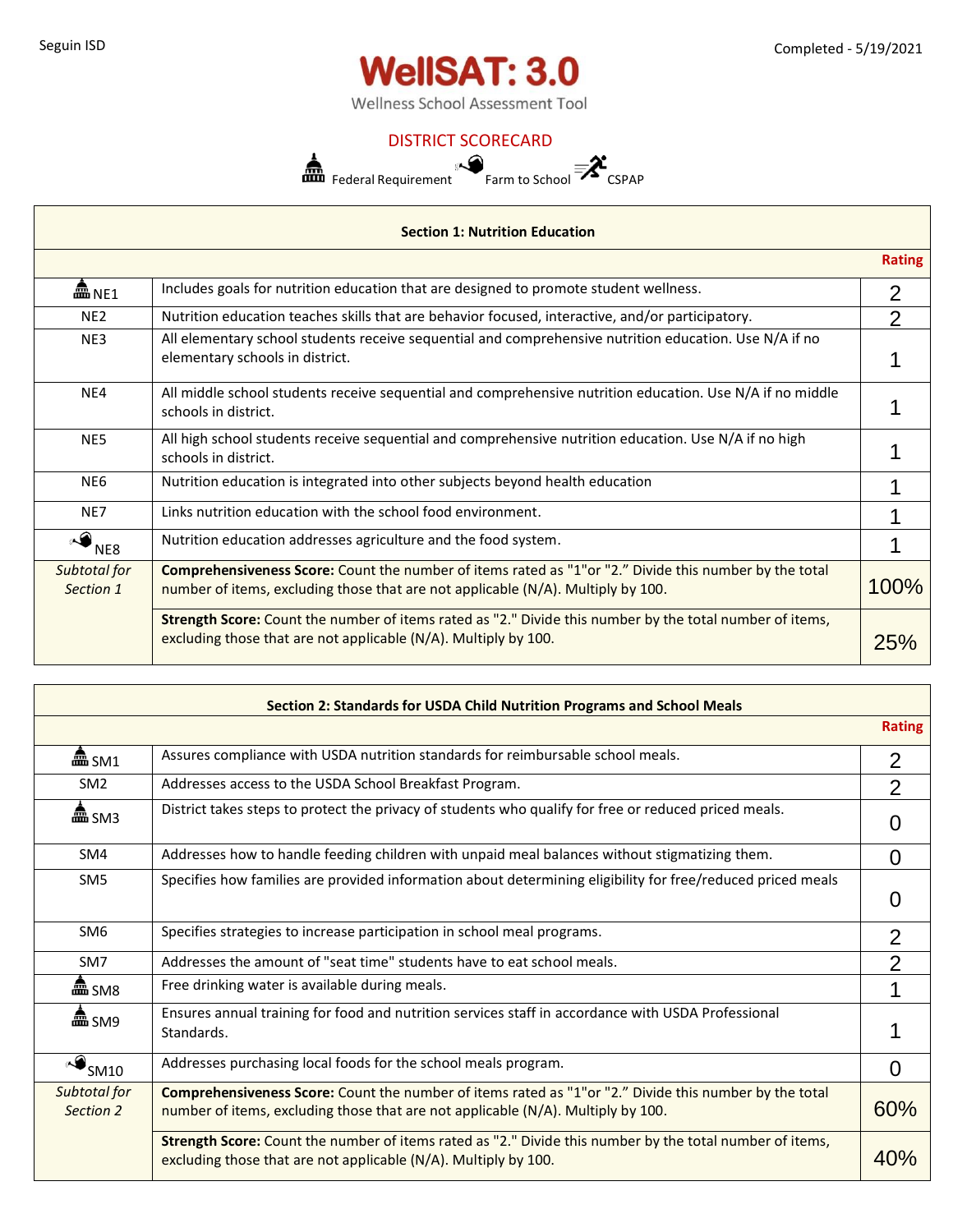|                           | Section 3: Nutrition Standards for Competitive and Other Foods and Beverages                                                                                                               |                |
|---------------------------|--------------------------------------------------------------------------------------------------------------------------------------------------------------------------------------------|----------------|
|                           |                                                                                                                                                                                            | <b>Rating</b>  |
| $\mathbf{m}$ NS1          | Addresses compliance with USDA nutrition standards (commonly referred to as Smart Snacks) for all food<br>and beverages sold to students during the school day.                            | 2              |
| NS <sub>2</sub>           | USDA Smart Snack standards are easily accessed in the policy.                                                                                                                              |                |
| 畾 NS3                     | Regulates food and beverages sold in a la carte.                                                                                                                                           |                |
| <b>霝</b> NS4              | Regulates food and beverages sold in vending machines.                                                                                                                                     |                |
| ▲ NS5                     | Regulates food and beverages sold in school stores.                                                                                                                                        |                |
| 盒 NS6                     | Addresses fundraising with food to be consumed during the school day.                                                                                                                      |                |
| NS7                       | Exemptions for infrequent school-sponsored fundraisers.                                                                                                                                    | 1              |
| NS8                       | Addresses foods and beverages containing caffeine at the high school level. Use N/A if no high schools in<br>district.                                                                     | 0              |
| <u>ଲ</u> ns9              | Regulates food and beverages served at class parties and other school celebrations in elementary schools.<br>Use N/A if no elementary schools in district.                                 |                |
| <b>NS10</b>               | Addresses nutrition standards for all foods and beverages served to students after the school day,<br>including, before/after care on school grounds, clubs, and after school programming. |                |
| <b>NS11</b>               | Addresses nutrition standards for all foods and beverages sold to students after the school day, including<br>before/after care on school grounds, clubs, and after school programming.    |                |
| <b>NS12</b>               | Addresses food not being used as a reward.                                                                                                                                                 | $\overline{2}$ |
| <b>NS13</b>               | Addresses availability of free drinking water throughout the school day.                                                                                                                   |                |
| Subtotal for<br>Section 3 | Comprehensiveness Score: Count the number of items rated as "1"or "2." Divide this number by the total<br>number of items, excluding those that are not applicable (N/A). Multiply by 100. | 92%            |
|                           | Strength Score: Count the number of items rated as "2." Divide this number by the total number of items,<br>excluding those that are not applicable (N/A). Multiply by 100.                | 15%            |

|                                | excluding those that are not applicable (N/A). Multiply by 100.                                                                               | 15%           |
|--------------------------------|-----------------------------------------------------------------------------------------------------------------------------------------------|---------------|
|                                | <b>Section 4: Physical Education Physical Activity</b>                                                                                        |               |
|                                |                                                                                                                                               | <b>Rating</b> |
| $\mathscr{F}_{\mathsf{PEPA1}}$ | There is a written physical education curriculum for grades K-12.                                                                             |               |
| PEPA2                          | The written physical education curriculum for each grade is aligned with national and/or state physical<br>education standards.               | 2             |
| PEPA3                          | Physical education promotes a physically active lifestyle.                                                                                    | 2             |
| PEPA4                          | Addresses time per week of physical education instruction for all elementary school students. Use N/A if<br>no elementary school in district. | 2             |
| PEPA5                          | Addresses time per week of physical education instruction for all middle school students. Use N/A if no<br>middle school in district.         |               |
| PEPA6                          | Addresses time per week of physical education instruction for all high school students. Use N/A if no high<br>school in district.             | 0             |
| PEPA7                          | Addresses qualifications for physical education teachers for grades K-12.                                                                     |               |
| PEPA8                          | Addresses providing physical education training for physical education teachers.                                                              |               |
| PEPA9                          | Addresses physical education exemption requirements for all students.                                                                         |               |
| PEPA10                         | Addresses physical education substitution for all students.                                                                                   | 0             |
| $\mathbf{P}$ PEPA11            | Addresses family and community engagement in physical activity opportunities at all schools.                                                  |               |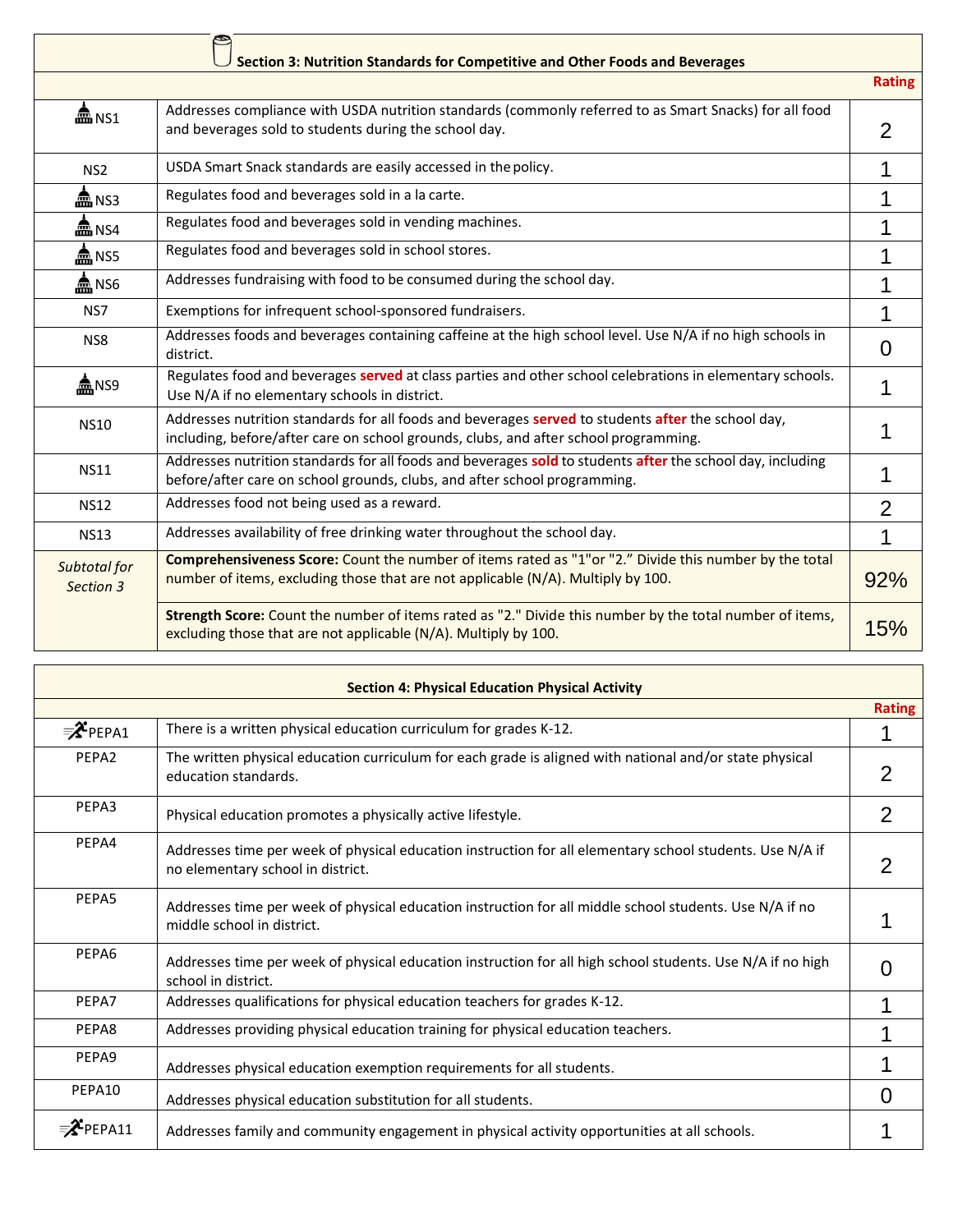| $\equiv$ $\mathcal{X}_{\mathsf{PEPA12}}$ | Addresses before and after school physical activity for all students including clubs, intramural,<br>interscholastic opportunities.                                                         |     |
|------------------------------------------|---------------------------------------------------------------------------------------------------------------------------------------------------------------------------------------------|-----|
| PEPA13                                   | Addresses recess for all elementary school students. Use N/A if no elementary schools in district.                                                                                          |     |
| ≡ <sup>2</sup> °PEPA14                   | Addresses physical activity breaks during school.                                                                                                                                           |     |
| PEPA15                                   | Joint or shared-use agreements for physical activity participation at all schools.                                                                                                          |     |
| PEPA16                                   | District addresses active transport (Safe Routes to School) for all K-12 students who live within<br>walkable/bikeable distance.                                                            |     |
| Subtotal for<br>Section 4                | Comprehensiveness Score: Count the number of items rated as "1" or "2." Divide this number by the total<br>number of items, excluding those that are not applicable (N/A). Multiply by 100. | 81% |
|                                          | Strength Score: Count the number of items rated as "2." Divide this number by the total number of items,<br>excluding those that are not applicable (N/A). Multiply by 100.                 | 25% |

|                           | excluding those that are not applicable (N/A). Multiply by 100.                                                                                                                                                                                                                                                                      | 25%            |
|---------------------------|--------------------------------------------------------------------------------------------------------------------------------------------------------------------------------------------------------------------------------------------------------------------------------------------------------------------------------------|----------------|
|                           | <b>Section 5: Wellness Promotion and Marketing</b>                                                                                                                                                                                                                                                                                   |                |
|                           |                                                                                                                                                                                                                                                                                                                                      | <b>Rating</b>  |
| WPM1                      | Encourages staff to model healthy eating and physical activity behaviors.                                                                                                                                                                                                                                                            | $\overline{2}$ |
| ≡ <sup>2</sup> ° wpm2     | Addresses strategies to support employee wellness.                                                                                                                                                                                                                                                                                   | $\overline{2}$ |
| WPM3                      | Addresses using physical activity as a reward.                                                                                                                                                                                                                                                                                       | $\overline{0}$ |
| WPM4                      | Addresses physical activity not being used as a punishment.                                                                                                                                                                                                                                                                          | $\mathbf 0$    |
| WPM5                      | Addresses physical activity not being withheld as a punishment.                                                                                                                                                                                                                                                                      | $\overline{2}$ |
| WPM6                      | Specifies marketing to promote healthy food and beverage choices.                                                                                                                                                                                                                                                                    | $\overline{2}$ |
| em WPM7                   | Restricts marketing on the school campus during the school day to only those foods and beverages that<br>meet Smart Snacks standards.                                                                                                                                                                                                | $\overline{2}$ |
| WPM8                      | Specifically addresses marketing on school property and equipment (e.g., signs, scoreboards, sports<br>equipment).                                                                                                                                                                                                                   | $\overline{0}$ |
| WPM9                      | Specifically addresses marketing on educational materials (e.g., curricula, textbooks, or other printed or<br>electronic educational materials).                                                                                                                                                                                     | $\Omega$       |
| <b>WPM10</b>              | Specifically addresses marketing where food is purchased (e.g., exteriors of vending machines, food and<br>beverage cups and containers, food display racks, coolers, trash and recycling containers, etc.).                                                                                                                         | 1              |
| <b>WPM11</b>              | Specifically addresses marketing in school publications and media (e.g., advertisements in school<br>publications, on school radio stations, in-school television, computer screen savers, school-sponsored<br>Internet sites, or announcements on the public announcement (PA) system).                                             | 0              |
| <b>WPM12</b>              | Specifically addresses marketing through fundraisers and corporate-incentive programs (e.g., fundraising<br>programs that encourage students and their families to sell, purchase, or consume products and corporate<br>incentive programs that provide funds to schools in exchange for proof of purchases of company<br>products). | 1              |
| Subtotal for<br>Section 5 | Comprehensiveness Score: Count the number of items rated as "1"or "2." Divide this number by the total<br>number of items, excluding those that are not applicable (N/A). Multiply by 100.                                                                                                                                           | 58%            |
|                           | Strength Score: Count the number of items rated as "2." Divide this number by the total number of items,<br>excluding those that are not applicable (N/A). Multiply by 100.                                                                                                                                                          | 42%            |